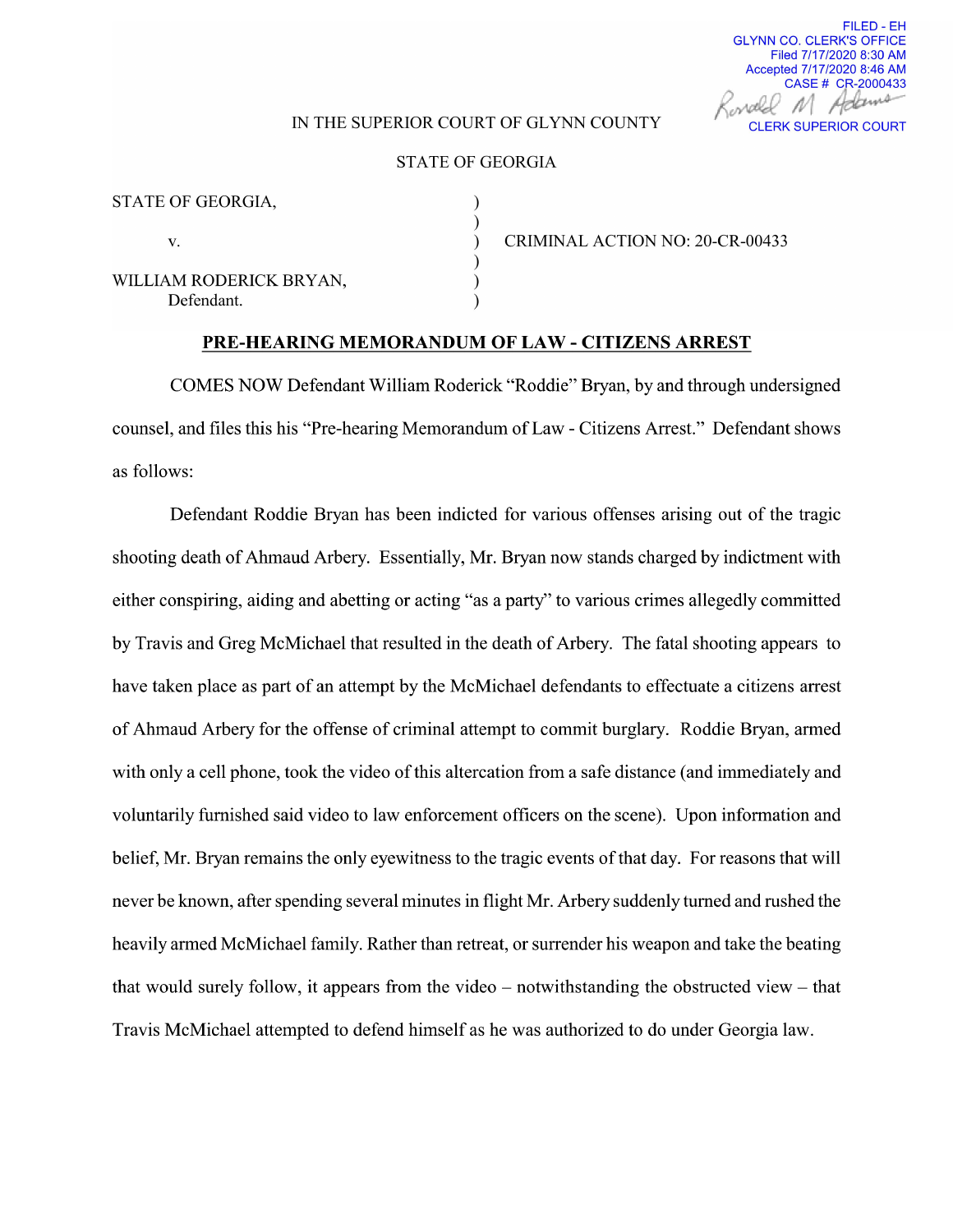The State of Georgia apparently contends that the circumstances did not authorize a citizens arrest, that Ahmaud Arbery was therefore justified in attacking Travis McMichael as the arrest itself was illegal, and that Travis McMichael was required by law to surrender his weapon and accept Whatever beating or other physical punishment Ahmaud Arbery thought appropriate under the circumstances. The absurdity of the State's position becomes ever clearer as we 100k more closely at the applicable law.

Although the citizen arrest statute itself is not well worded, for the purpose of this case its meaning is reasonably clear: "The statute apparently authorizes a citizens arrest for a felony committed in the citizen's presence. Moreover, as Professor Kurtz points out [the leading authority in Georgia on substantive criminal law for many years], a private citizen may arrest on probable cause if the offense involved was a felony and the offender is escaping or attempting to escape." Daniel's Georgia Criminal Trial Practice,  $\S$  2-21, at 43 (2018 edition) (citations omitted).

In Georgia, the "probable cause" standard for a arrest is an objective but extremely low threshold. The question has at times been put this way: whether "at that moment the facts and circumstances Within their knowledge and of Which they had reasonably trustworthy information were sufficient to warrant a prudent man in believing that the [defendant] had committed or was committing an offense." Daniel's Georgia Criminal Trial Practice, § 2-11, at 22 (2018 edition) (citations omitted). Put somewhat differently, in the context of a preliminary hearing or commitment hearing, the question is "whether there is sufficient reason to suspect the guilt of the accused." Daniel's Georgia Criminal Trial Practice,  $\S$  11-4, at 608 (2018 edition) (citations omitted). It is respectfully submitted that the available evidence clearly established probable cause to believe that Ahmaud Arbery had committed the offense of criminal attempt to commit burglary.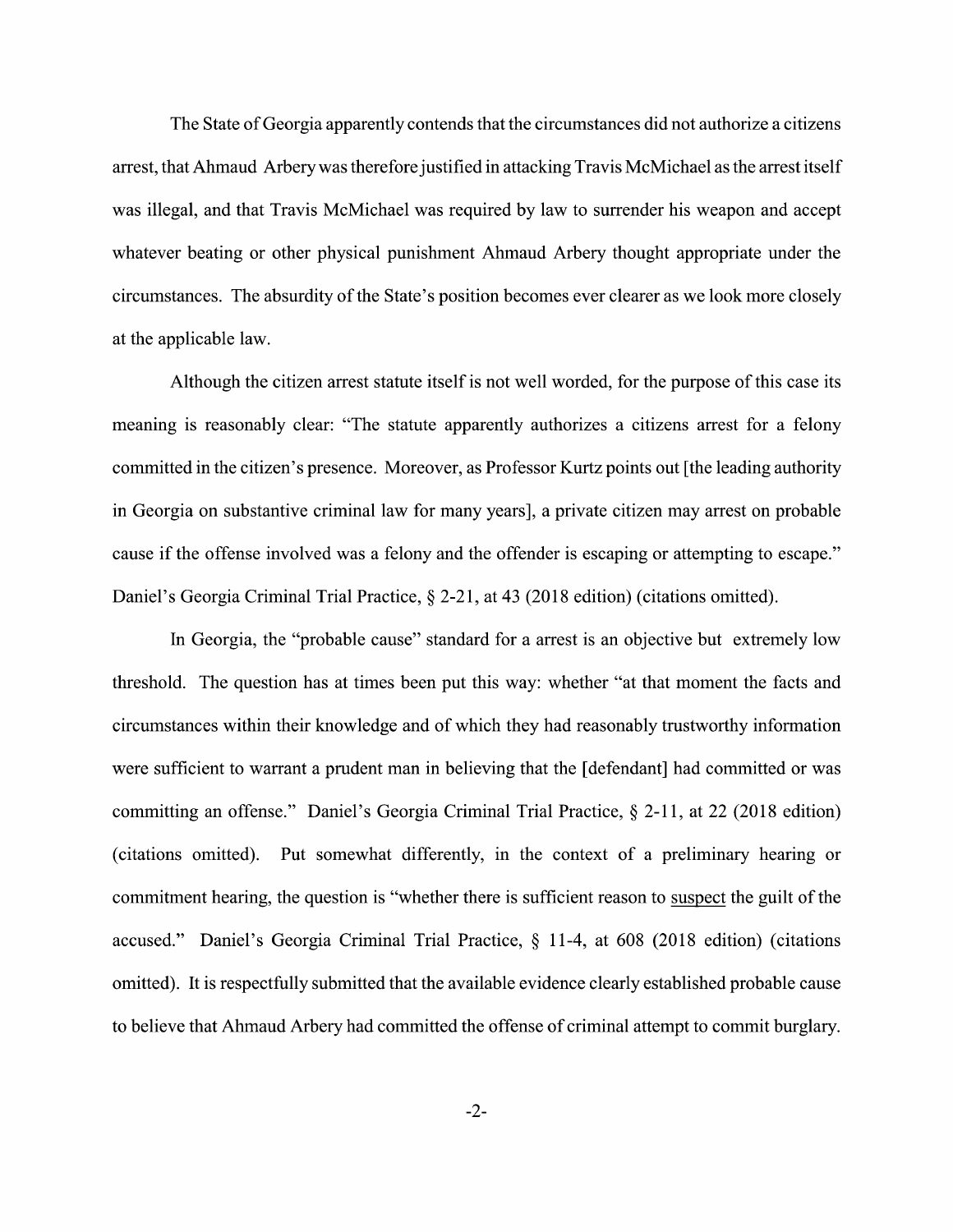Indeed, under Georgia law, there was, and is, sufficient evidence to establish not merely probable cause but proof beyond a reasonable doubt Mr. Arbery's commission of that offense. "A person commits the offense of criminal attempt when, with intent to commit a specific crime, he performs any act which constitutes a substantial step towards the commission of that crime." O.C.G.A. § 16-4-1. "A person commits the offense of burglary when, without authority and with the intent to commit  $a \dots$  theft therein, he enters the dwelling house of another  $\dots$  or enters  $\dots$  any other building ... or any part thereof." O.C.G.A.  $\S$  16-4-1. "A house under construction which is so far completed as to be capable of providing shelter to people, animals or property constitutes a building under this statute." Weeks v. State, 274 Ga. App. 122, 124 (2005) (citation omitted). "The storing of valuable goods in a building 'may give rise to an inference of an intent to commit theft therein, particularly where no other motive is apparent for the entry." Id. Likewise, in Legg  $v$ . State, 204 Ga. App. 356-357 (1992), the Court concluded: "The question of intent to commit burglary is for the determination of the jury  $\dots$  as a general rule the State must, of necessity, rely on circumstantial evidence in proving intent  $\dots$  [and] [t]he presence of valuables inside the premises ... could support an inference of the intent to steal particularly where no other motive is apparent." Id.

Georgia law is also clear that criminal intent may be presumed from flight. This principle applies with special force in an attempted burglary case. In Anthony V. State, 347 Ga. App. 807  $(2012)$ , another citizens arrest case in which the accused was chased and tackled by a neighbor before the police arrived, the accused offered several innocuous reasons to enter the subject premises. In finding the evidence sufficient to convict the Court noted that the accused "tried to flee" upon being seen by the neighbor. Id. Likewise, see Evans v. State, 148 Ga. App. 422 (1978), in which the court found that there was sufficient evidence to convict of attempted burglary when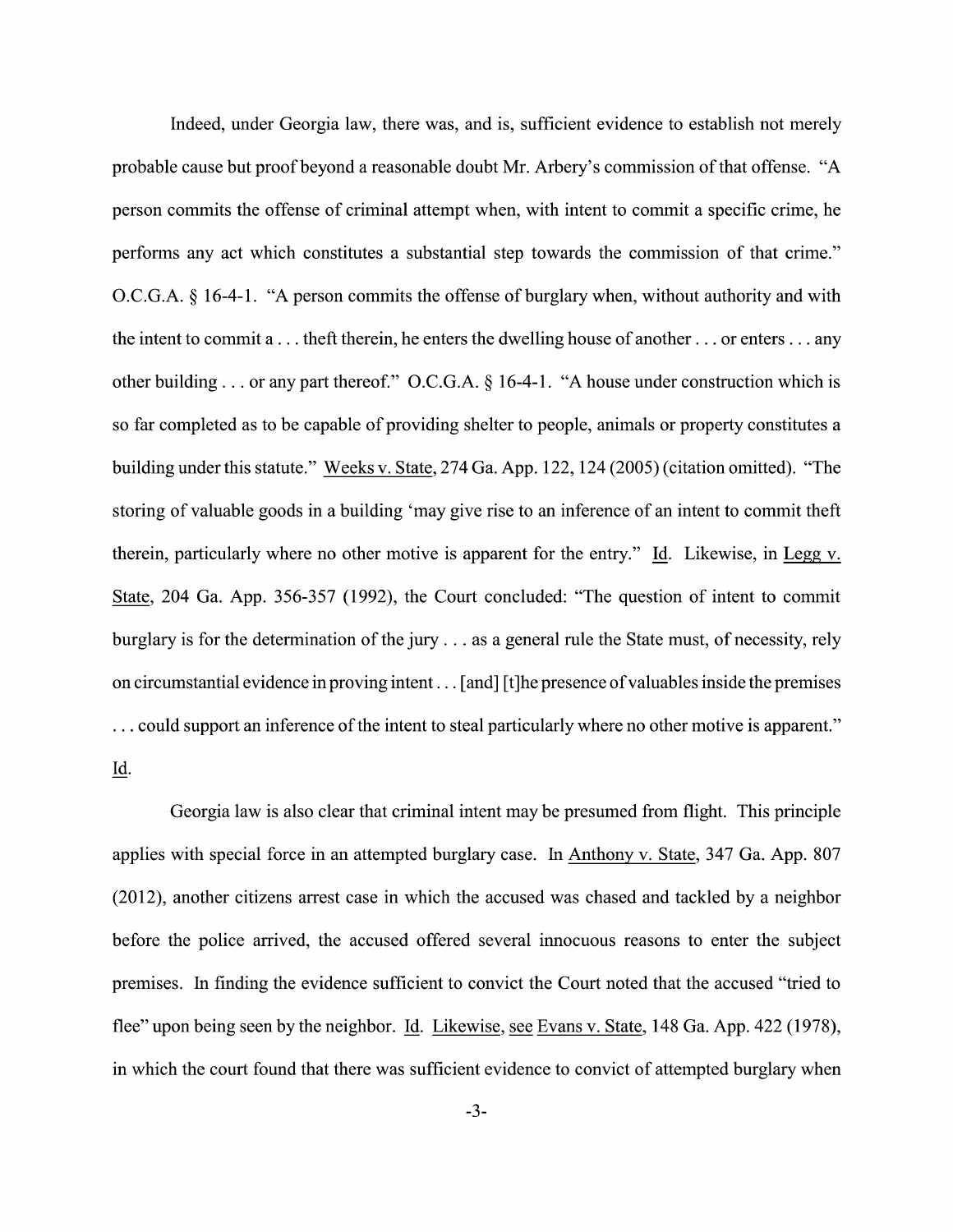the accused ran from the door of a grocery store when approached by a law enforcement officer. 148 Ga. App. at  $425$ . See also Battle v. State, 178 Ga. App.  $655$  (1986) (evidence sufficient to support guilty verdict where accused ran from the scene after alarm sounded at the store).

Even if there was some legitimate question as to whether the McMichael family were authorized to conduct a citizen's arrest  $-$  on the theory that THEY somehow lacked sufficient knowledge or nexus to the commission of the crime  $-$  there remains the separate and equally troubling question as t0 Whether Mr. Arbery was justified in turning 0n and attacking Travis McMichael. Unless Mr. Arbery's actions were justified then Travis McMichael was authorized under Georgia law t0 defend himself.

The relevant Georgia law is clear: "The law provides no right to resist a legal arrest." Cordis v. State, 236 Ga. 629, 631 (1999). The question as to Mr. Arbery, however, CANNOT BE what the McMichael defendants knew or did not know at the time of the incident. The question is objective as to what a reasonable person IN ARBERY'S POSITION would believe rather than the subjective inquiry by Mr. Arbery into what the McMichael's knew.

As the available evidence makes clear, objectively one can only conclude that Mr. Arbery was aware that he entered the subject residence on multiple occasions, that there were construction materials and other valuable things inside, that there was no purpose for his presence inside the residence that would be apparent to others, and that he ran from this location on several occasions. Mr. Arbery was also, objectively, aware that he was a convicted felon and that he was on probation for shoplifting such that there was ample reason for any objective observer to have reason to believe he was committing the offense of criminal attempt to commit burglary.

Accordingly, regardless 0f What the McMichael family knew or didn't know, Mr. Arbery knew that there existed probable cause for his arrest for a felony. Therefore, as a matter of law, Mr.